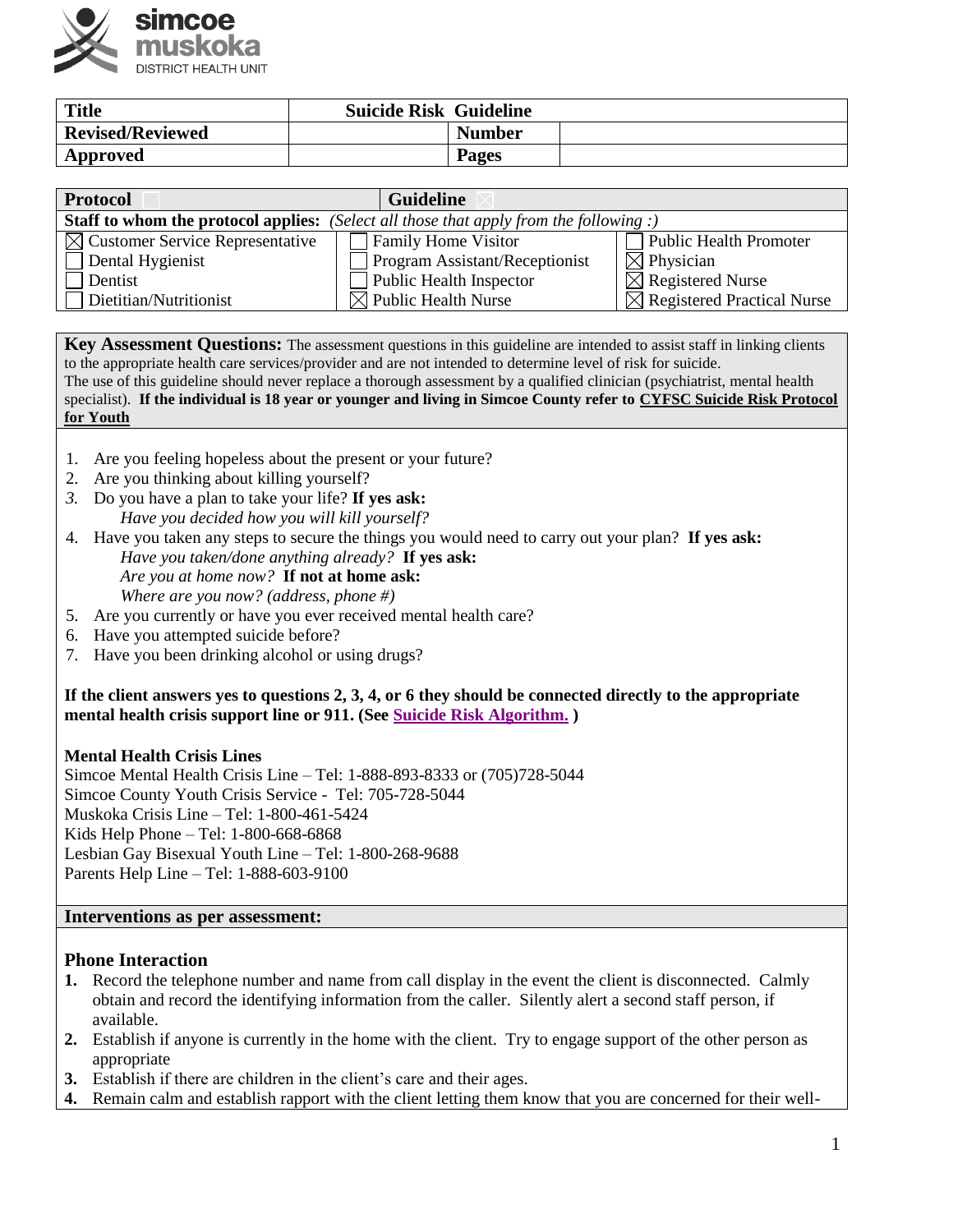| <b>Title</b>            | <b>Suicide Risk Guideline</b> |               |  |
|-------------------------|-------------------------------|---------------|--|
| <b>Revised/Reviewed</b> |                               | <b>Number</b> |  |
| Approved                |                               | <b>Pages</b>  |  |

being.

- **5.** If at any time you feel that the client is going to imminently harm themselves, 911 should be called either by yourself or by the second staff person. Not all questions must be asked before connecting with 911.
- **6.** Assess if client:
	- has suicide plan in place
	- has access to means to carry out plan
	- has taken steps to carry out plan
	- has previously attempted suicide before
	- is receiving mental health care currently or has in the past
	- is or has been drinking alcohol or using drugs

### (**Refer to key assessment questions**)

- **7.** Connect client with the appropriate help based on your assessment e.g. mental health crisis line, 911 or their health care provider. You may need to connect the caller by conference call or have the second staff person make the call.
- **8.** If you suspect (or know) there are children less than 16 years old in the home, follow the [Report to](http://intranet.smdhu.net/BylawsAndPolicies/LegalProfessionalPractice/LG0102.aspx)  [Children's Aid Society Policy](http://intranet.smdhu.net/BylawsAndPolicies/LegalProfessionalPractice/LG0102.aspx) (LG0102).
- **9.** Refer to [CHGP G-2 Postpartum Mood Disorder Protocol](http://intranet.smdhu.net/Portals/Services/FamilyHealth/CHGP/Other/ppmd.aspx) if the client is postpartum.
- **10.** Report to your supervisor/manager following the situation to debrief. You or your manager may advise HR of the situation as is appropriate.
- **11.** After the interaction with the client is complete, document a comprehensive note in the client's record including the time and as much detail as possible. Include direct quotes taken from the conversation between the client and yourself. Document the action(s) taken, including the name of the person or agency where the client was referred, and the follow-up plan of action.

### **How to Conference Call for Crisis Support from SMDHU Phones**

- a. While you have the caller live on the line, inform them that you are going to conference them to the crisis line or 911.
- b. With the caller live, push the conference button on phone (inform them they will be on hold briefly and will hear music).
- c. Enter desired telephone number e.g. Simcoe Mental Health Crisis Line 705-728-5044.
- d. Push conference again and you should have both caller and community agency on the same phone line.
- e. Provide a brief explanation of the situation.
- f. Hang up phone to disconnect from the conference call (both parties will remain connected until one of them hangs up).

### **Face to Face Interaction**

- **1.** Remain calm and establish/maintain rapport with the client letting them know that you are concerned for their well-being.
- **2.** If at any time you feel that the client is going to imminently harm themselves, call 911.
- **3.** Assess if client
	- has suicide plan in place
	- has access to means to carry out plan
	- has taken steps to carry out plan
	- has previously attempted suicide before
	- is receiving mental health care currently or has in the past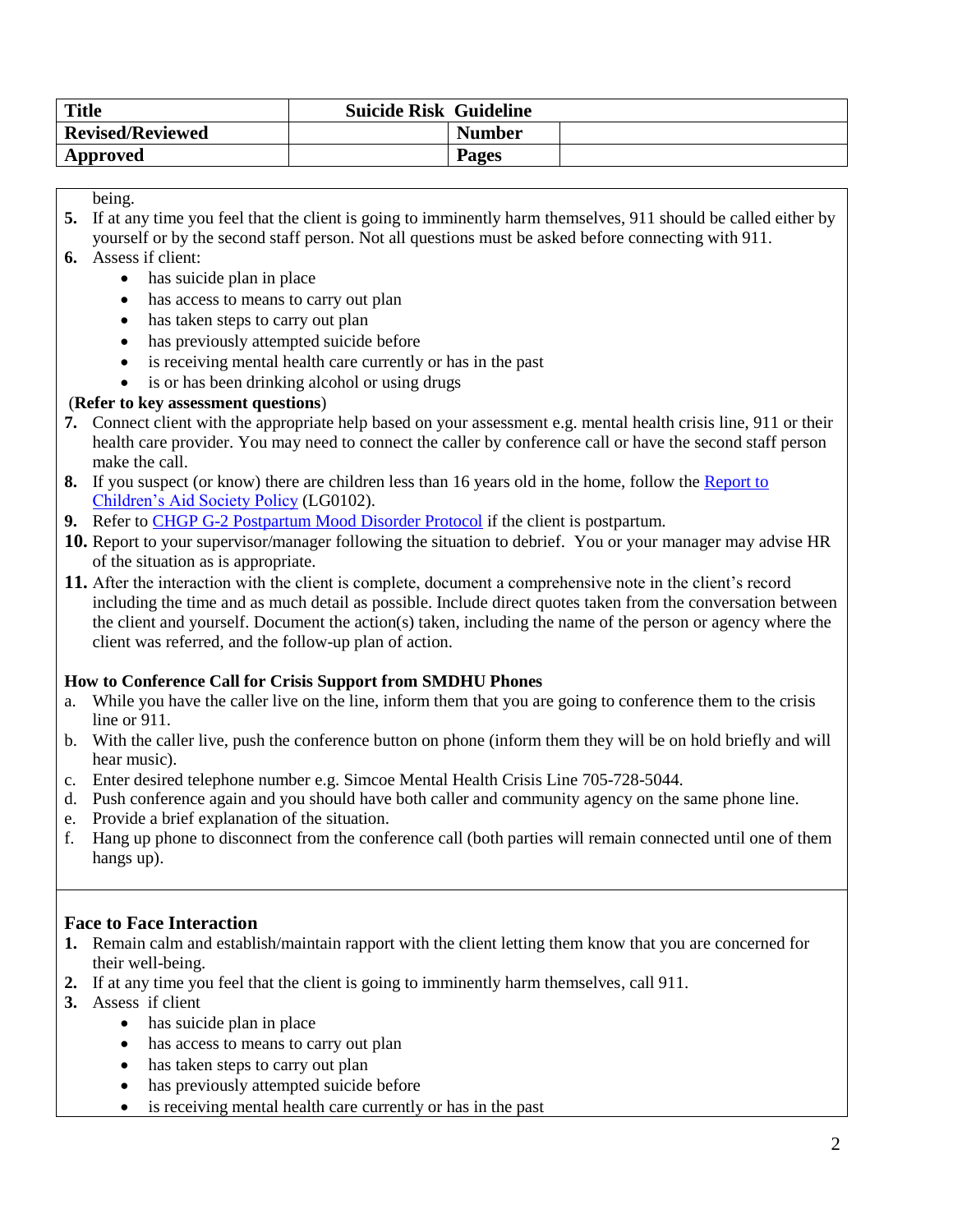| <b>Title</b>            | <b>Suicide Risk Guideline</b> |               |  |
|-------------------------|-------------------------------|---------------|--|
| <b>Revised/Reviewed</b> |                               | <b>Number</b> |  |
| Approved                |                               | <b>Pages</b>  |  |

• is or has been drinking alcohol or using drugs

### (**Refer to key assessment questions**)

- **4.** Connect client with the appropriate help based on your assessment e.g. mental health crisis line, 911 or their health care provider. You may need to make the call for the client.
- **5.** If you suspect (or know) there are children less than 16 years old in the home, follow the [Report to](http://intranet.smdhu.net/BylawsAndPolicies/LegalProfessionalPractice/LG0102.aspx)  [Children's Aid Society Policy](http://intranet.smdhu.net/BylawsAndPolicies/LegalProfessionalPractice/LG0102.aspx) (LG0102).
- **6.** Refer to [CHGP G-2 Postpartum Mood Disorder Protocol](http://intranet.smdhu.net/Portals/Services/FamilyHealth/CHGP/Other/ppmd.aspx) if the client is postpartum.
- **7.** Report to your supervisor/manager following the situation to debrief. You or your manager may advise HR of the situation as is appropriate.
- **8.** After the interaction with the client is complete, document a comprehensive note in the client's record including the time and as much detail as possible. Include direct quotes taken from the conversation between the client and yourself. Document the action(s) taken, including the name of the person or agency where the client was referred, and the follow-up plan of action.

# **Email or other Electronic Interaction**

- 1. If client phone number is know contact Mental Health Crisis Line and refer client to them for follow-up.
- 2. If client's phone number is unknown. Reply to clients email letting then know you are concerned for their well-being and that help is available. Urge client to seek help by phone or in-person. Provide Mental Health Crisis Lines phone numbers as well as Health Connection phone number and hours of operation.
- 3. After the interaction with the client is complete, document a comprehensive note in the client's record including the time and as much detail as possible. Include email conversation between the client and yourself. Document the action(s) taken, including the name of the person or agency where the client was referred, and the follow-up plan of action.

### **Background Information:**

**The presence of active suicide planning (i.e. detailed plan, available means in place) or suicide intent, places the client at risk for suicide regardless of the presence or absence of any other risk factors. 11**

# **Canadian Association for Suicide Prevention**

- In the past three decades, more than  $100,000$  Canadians have died by suicide. <sup>1</sup>
- Suicide is a complex problem involving biological, psychological, social and spiritual factors.  $1$
- Research shows that the rates of deliberate self-harming behaviours, including serious suicide attempts, may be 100 times higher than rates of suicide deaths.
- Suicide is a leading cause of death for Canadians between ages 10 and 49.  $<sup>1</sup>$ </sup>
- Suicide is the second leading cause of death among Canadian youth aged  $10-24$ .<sup>1</sup>
- Sexual minority youth are 1.5-7 times more likely to attempt suicide than their heterosexual peers.  $1$
- $\bullet$  Males are more likely to die by suicide while females are most likely to survive a suicide attempt.
- 90% of people who commit suicide have a diagnosable psychiatric illness at the time of death; usually depression, substance misuse or both. 2
- 2/3 of suicides occur in the first attempt.<sup>2</sup>

# **Warning Signs which heighten risk of suicide in the short term**<sup>11</sup>

- Threatening to harm or end one's life
- Seeking or access to means: seeking pills, weapons or other means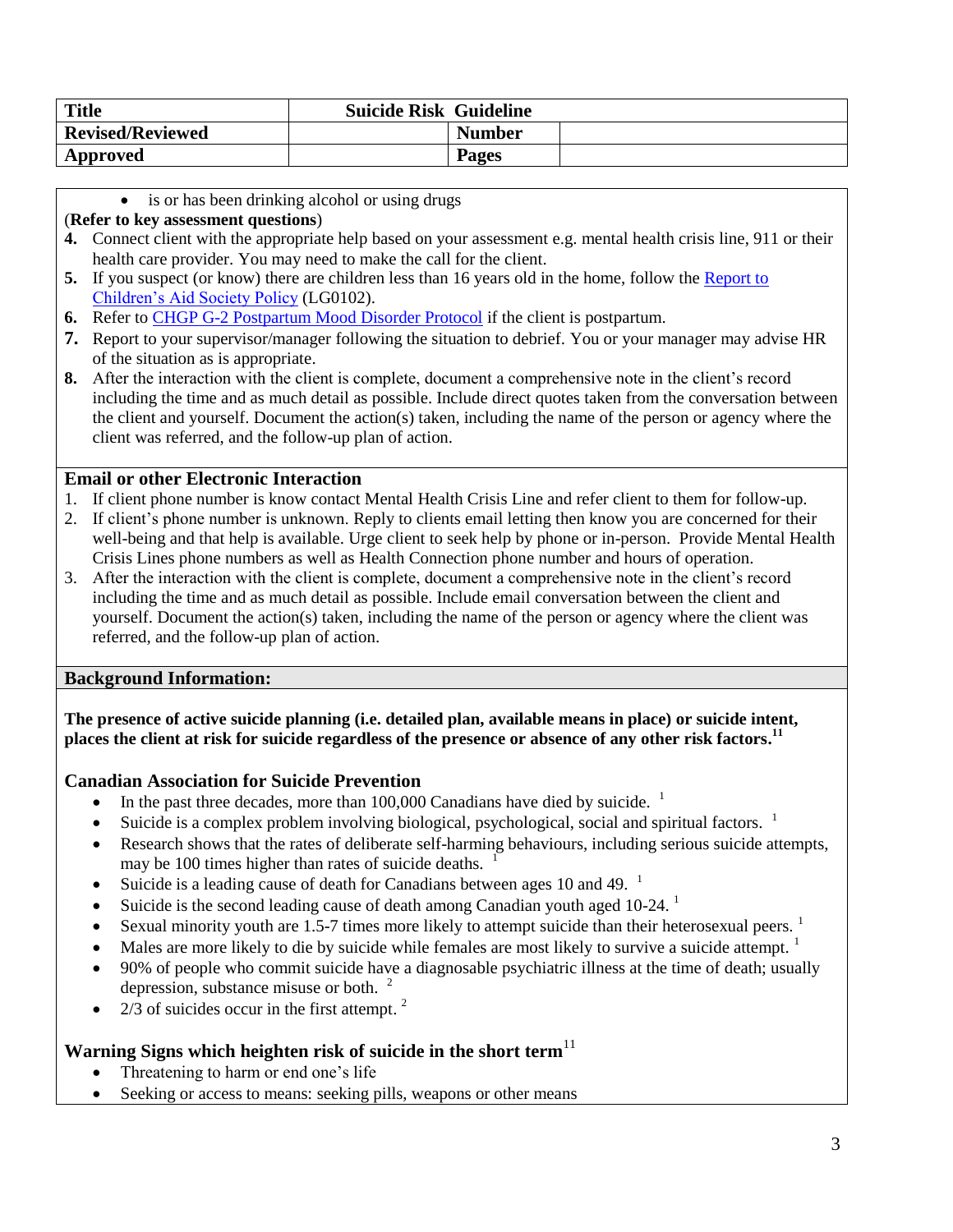| <b>Title</b>            | <b>Suicide Risk Guideline</b> |               |
|-------------------------|-------------------------------|---------------|
| <b>Revised/Reviewed</b> |                               | <b>Number</b> |
| Approved                |                               | <b>Pages</b>  |

- Evidence or expression of a suicide plan
- Expressing (writing or talking) ideation of suicide or a wish to die
- Hopelessness
- Rage, anger, seeking revenge
- Acting reckless, engaging impulsively in risky behavior
- Expressing feelings of being trapped with no way out
- Increasing or excessive substance use
- Withdrawing from family, friends, society
- Anxiety, agitation, abnormal sleep (too much or too little)
- Dramatic changes in mood
- Expresses no reason for living, no sense of purpose in life

### **Risk Factors for suicide**

- Chronic mental illness  $<sup>11</sup>$ </sup>
- Severe depressive signs and symptoms with a sense of hopelessness  $2\overline{a}$
- $\bullet$  Previous suicide behavior  $^{11}$
- Widowed, divorced, separated and/or social isolation  $11$
- Precipitants/stressors or recent major adverse event (e.g. job loss, death of a loved one, loss of relationship – real or perceived)<sup>2</sup>
- Severe anxiety  $2$
- Chronic, debilitating physical illness  $2^2$
- Family history of suicide attempt or completion  $2$
- Age 65 years or older and youth aged 15-24 years  $2$
- Easy access to method e.g. firearms, medication stockpile  $9$
- Change in treatment: discharge from psychiatric hospital, provider or treatment change  $9$

### **Risk factors for suicide in teenagers**

- $\bullet$  Previous suicide attempt  $8$
- Mood disorder (major depressive disorder)  $8$
- Substance misuse disorder (particularly in males)  $\delta$
- Ages 16 years or older, male and living alone  $8$
- Sexual minority youth experiencing discrimination, stigmatization, harassment, verbal abuse and rejection  $4$
- $\bullet$  History of physical or sexual abuse  $8$
- Recent dramatic personality change  $8$
- Psychosocial stressor (trouble with family or friends or a disciplinary crisis)  $8$
- Writing, thinking, or talking about death or dying  $8$
- Altered mental status (agitation, hearing voices, delusions, violence, intoxication)  $8$

### **Signs and symptoms of depression**

- Depressed mood most of the time
- Loss of interest or pleasure in activities
- Weight loss or gain
- Insomnia or hypersomnia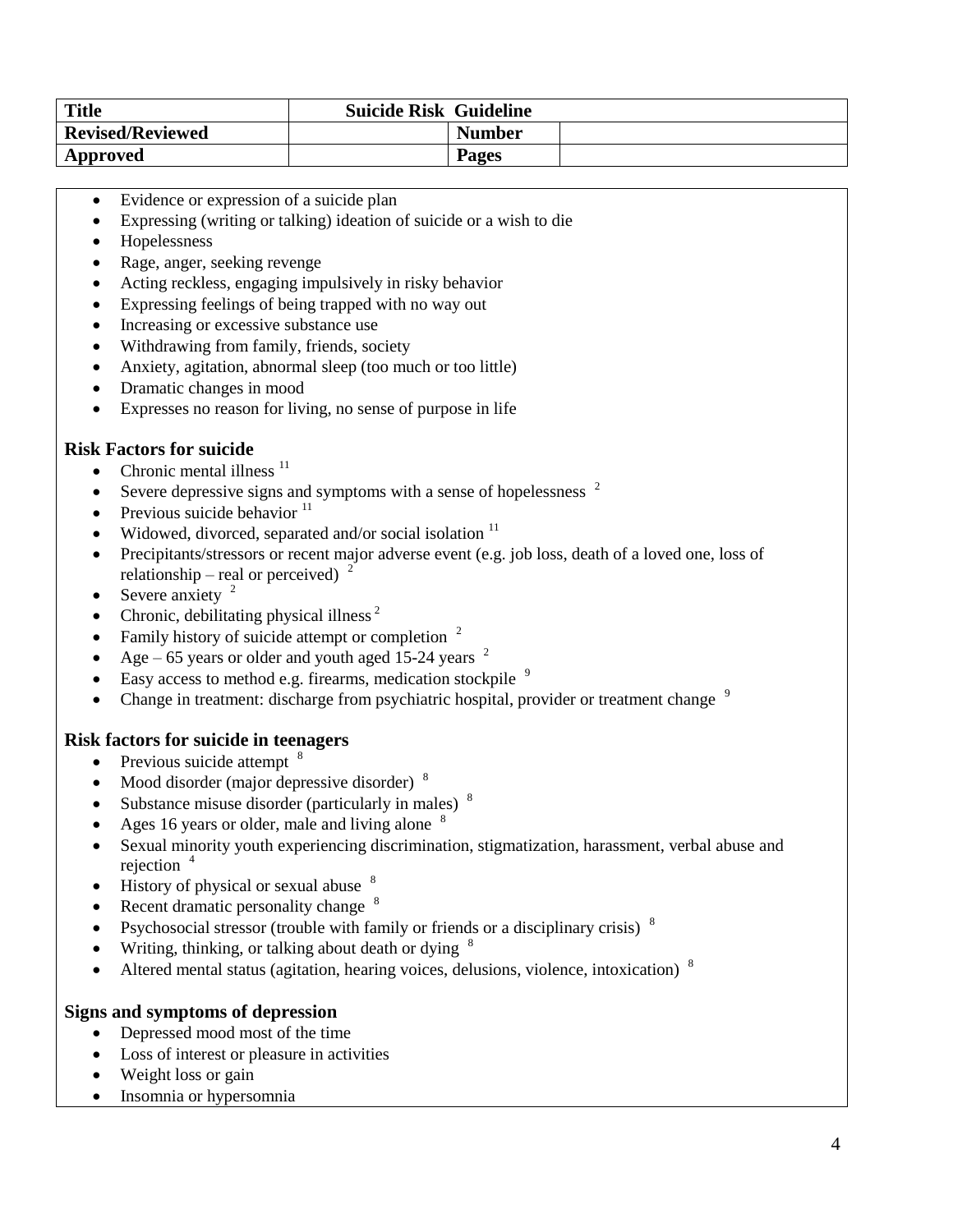| <b>Title</b>            | <b>Suicide Risk Guideline</b> |               |  |
|-------------------------|-------------------------------|---------------|--|
| <b>Revised/Reviewed</b> |                               | <b>Number</b> |  |
| Approved                |                               | <b>Pages</b>  |  |

- Loss of energy
- Feelings of worthlessness
- Hopelessness toward the future
- Lack of concentration
- Recurring thoughts of death
- Complaints of psychosomatic symptoms

### **Protective Factors**

*Protective Factors even if present, may not counteract significant acute risk*  9

- Internal: ability to cope with stress, frustration, tolerance, religious beliefs  $\frac{9}{2}$
- External: responsibility to children or beloved pets, positive therapeutic relationships, social supports  $9$

#### **Refer to:**

- CHGP # G-2 Vers. 3 Postpartum Mood Disorder Protocol (2009)
- LG0102 Report to Children's Aid Society

### **References:**

#### Reference List

- 1 The CASP blueprint for a Canadian national suicide prevention strategy. Winnipeg, MB: Canadian Association for Suicide Prevention; 2007.
- 2 Gaynes B, West SL, Ford CA, Frame P, Klein J, Lohr KN. Screening for suicide risk in adults: a summary of the evidence for the U.S. Preventative Services Task Force. Annals of Internal Medicine. 2004;140(10).
- 3 Public Health Agency of Canada. Sexual orientation in schools. Ottawa, ON: Public Health Agency of Canada; 2008.
- 4 Public Health Agency of Canada. Gender identity in schools. Ottawa, ON: Public Health Agency of Canada; 2010.
- 5 Registered Nurses Association of Ontario. RNAO nursing best practice guideline: assessment and care of adults at risk for suicidal ideation and behavior. Toronto, ON: Registered Nurses Association of Ontario; 2009.
- 6 Suicide Risk Recognition and Prevention Task Group. High risk suicidal protocol for youth. Toronto, ON: Suicide Risk Recognition and Prevention Task Group; 2009.
- 7 Workplace Safety and Insurance Board. Callers in crisis: first responders protocol: responding to callers who use suicidal language. Toronto, ON: Workplace Safety and Insurance Board; 2008.
- 8 Zametkins AJ, Alter MR, Yemini T. Suicide in teenagers. JAMA. 2001;286(24):3120-5.
- 9 Suicide Prevention Resource Center. Suicide assessment five-step evaluation and triage pocket card. USA: Education Development Center Inc. And Screening for Mental Health Inc.; 2009.
- 10 American Association for Suicidiology. The risk factors for suicide and suicidal behaviors. Washington, D.C.: American Association for Suicidology; 2009.